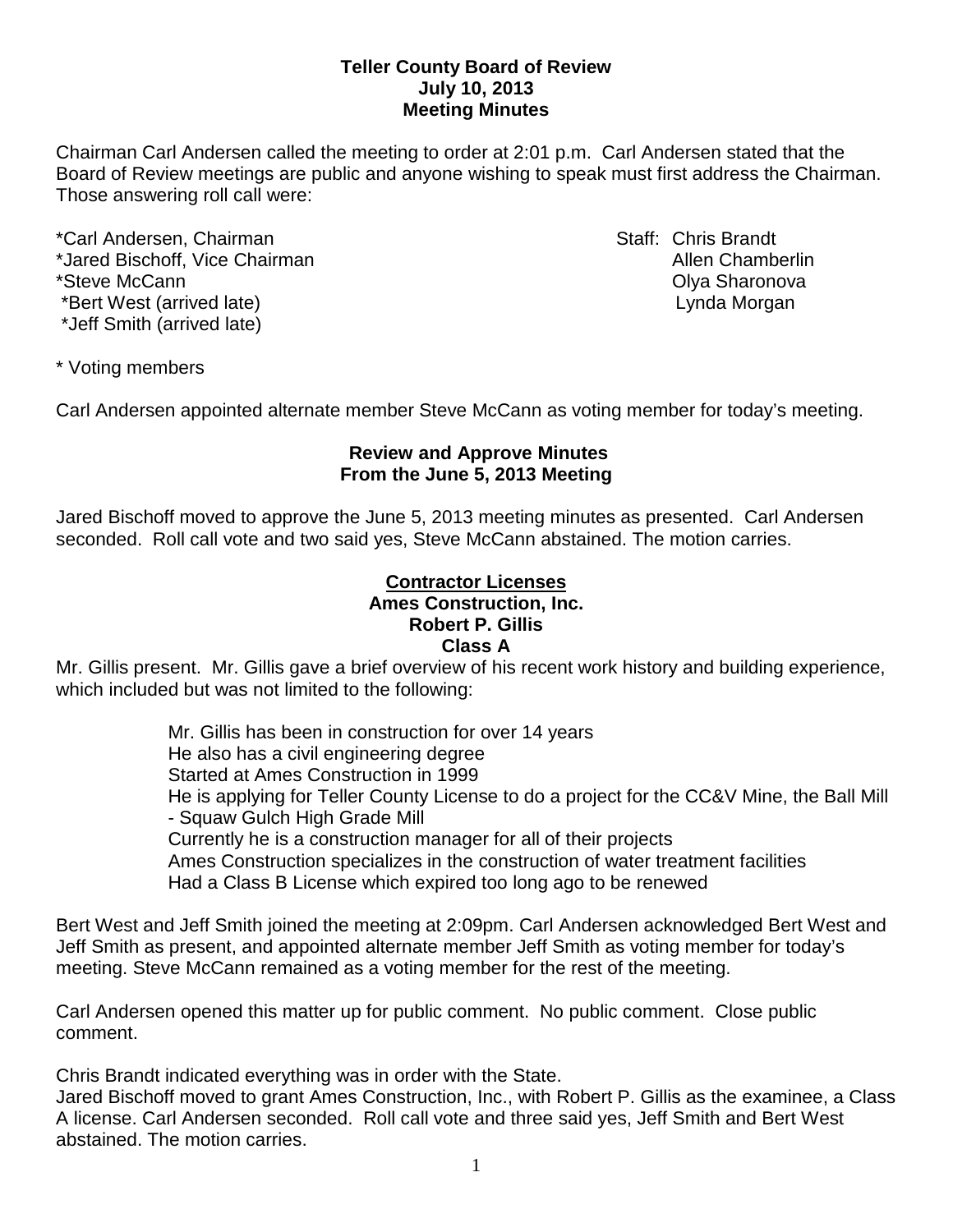# **The Douglas Company Peter Douglas Class A**

Mr. Douglas present. Mr. Douglas gave a brief overview of his recent work history and building experience, which included but was not limited to the following:

> Mr. Douglas has been in construction for over 35 years He finished engineering school in 1978 He mostly works in central Colorado and Denver, however previously also worked in Boston and Philadelphia He is applying for a Teller County License to Build a Forest Ridge Senior Living Facility The Douglas Company specializes in senior living facilities and has built facilities similar to this one in many other areas, including Colorado Springs about 12 years ago in Briargate Area

Carl Andersen opened this matter up for public comment. No public comment. Close public comment.

There was further discussion between the applicant, Allen Chamberlin and the Board, which included but was not limited to the following:

Mr. Douglas indicated that he uses local subcontractors on his projects

Chris Brandt indicated everything was in order with the State.

Bert West moved to grant The Douglas Company, with Peter Douglas as the examinee, a Class A license. Jeff Smith seconded. Roll call vote and all said yes. The motion carries.

#### **Park Vista Builders, LLC Steve Anderson Class A**

Mr. Anderson present. Mr. Anderson gave a brief overview of his recent work history and building experience, which included but was not limited to the following:

> Mr. Anderson has been in construction for over 40 years Started out as a carpenter working with his dad in the late 60's Continued working with his father as a project manager building custom homes, multifamily dwellings, and churches He holds a Class A-1 License with Pikes Peak Regional Building Department since 2001 He also served 2 terms on an advisory board as a code consultant for Colorado Springs He is applying for Teller County License to possibly build a church with educational facilities

Carl Andersen opened this matter up for public comment. No public comment. Close public comment.

Chris Brandt indicated everything was in order with the State.

Jeff Smith moved to grant Park Vista Builders, LLC, with Steve Anderson as the examinee, a Class A license. Jared Bischoff seconded. Roll call vote and all said yes. The motion carries.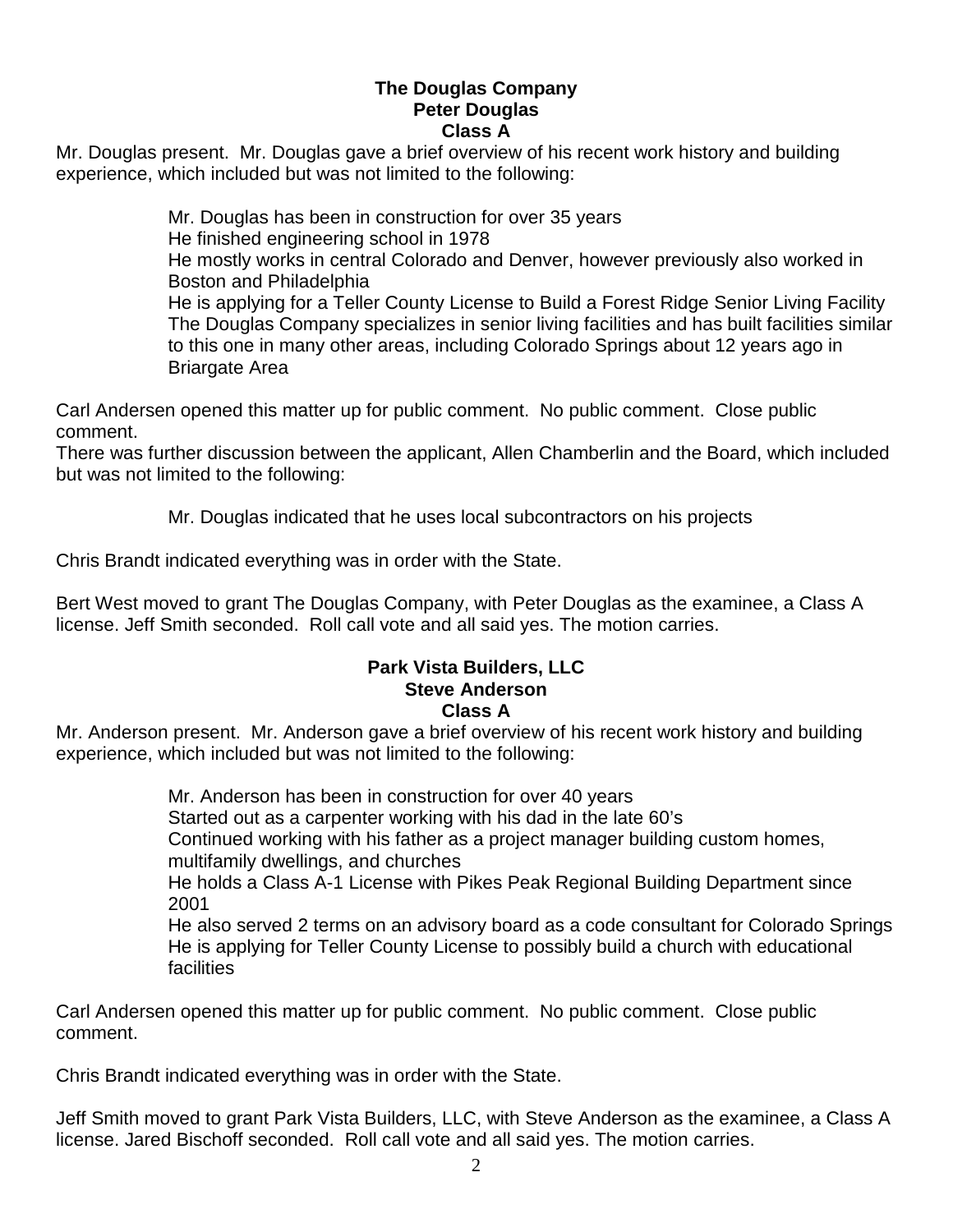# **J.H. Edwards Construction, LLC James H. Edwards Class A/Class B**

Mr. Edwards present. Mr. Edwards gave a brief overview of his recent work history and building experience, which included but was not limited to the following:

> For over 10 years Mr. Edwards has held a Class A-2 license in Pikes Peak Regional Building Department He has worked in Aurora, Littleton, and Colorado Springs He has recently finished an interior remodel of A-3 occupancy with type II construction in Colorado Springs Mr. Edwards is applying for a Teller County License to do an interior remodel for a church, and wishes to receive a Class A License, and not have to change it down to Class B (as suggested by the Board of Review secretary due to his letters of reference)

There was further discussion between the applicant, Allen Chamberlin and the Board, which included but was not limited to the following:

> Mr. Edwards stated that he has built and remodeled multiple religious buildings over the years in other jurisdictions like Fountain and Castle Rock He also stated that this current interior remodel will be non structural with no alterations to the exterior or interior load bearing walls The Board offered a few options to Mr. Edwards: a). Provide letters of reference from Class A religious building construction, b). Test with Teller County for a Class A License, and c). Change his application to a Class B license Mr. Edwards changed his application from a Class A to a Class B license

Carl Andersen opened this matter up for public comment. No public comment. Close public comment.

Chris Brandt indicated everything was in order with the State.

Bert West moved to grant J.H. Edwards Construction, LLC, with James H. Edwards as the examinee, a Class B license, Jeff Smith seconded. Roll call vote and all said yes. The motion carries.

# **Board Discussion**

## **A. Continued item: Discuss the upcoming adoption of the 2009 International Codes.**

There was further discussion between the Board members, the Staff, members of HBA, public, and the Building Department Inspectors which included but was not limited to the following:

Page 32-35 sections: 502, 602.3, 602.3.5, 602.6, 602.7, 602.10, 602.10.3, 603.2, 606.1.1, 610.1, 613.1, 611.1, 802.1, 802.10.1, 802.11.2 Page 36- 39 sections: 807.1, 804.1, 804.3.7.1, 903.2.3, 905.2.7.1, 905.2.8.3, 905.4.3.1, 905.5.3.1, 905.6.3.1, 905.7, 905.8, 1001.1, 1002.2, 1002.1.1, 1003, 1003.1.1, 1004.1, Ch11 N1101.1, N1101.9, N1102, Page 39-40 sections: P2501, 2602, 2602.1